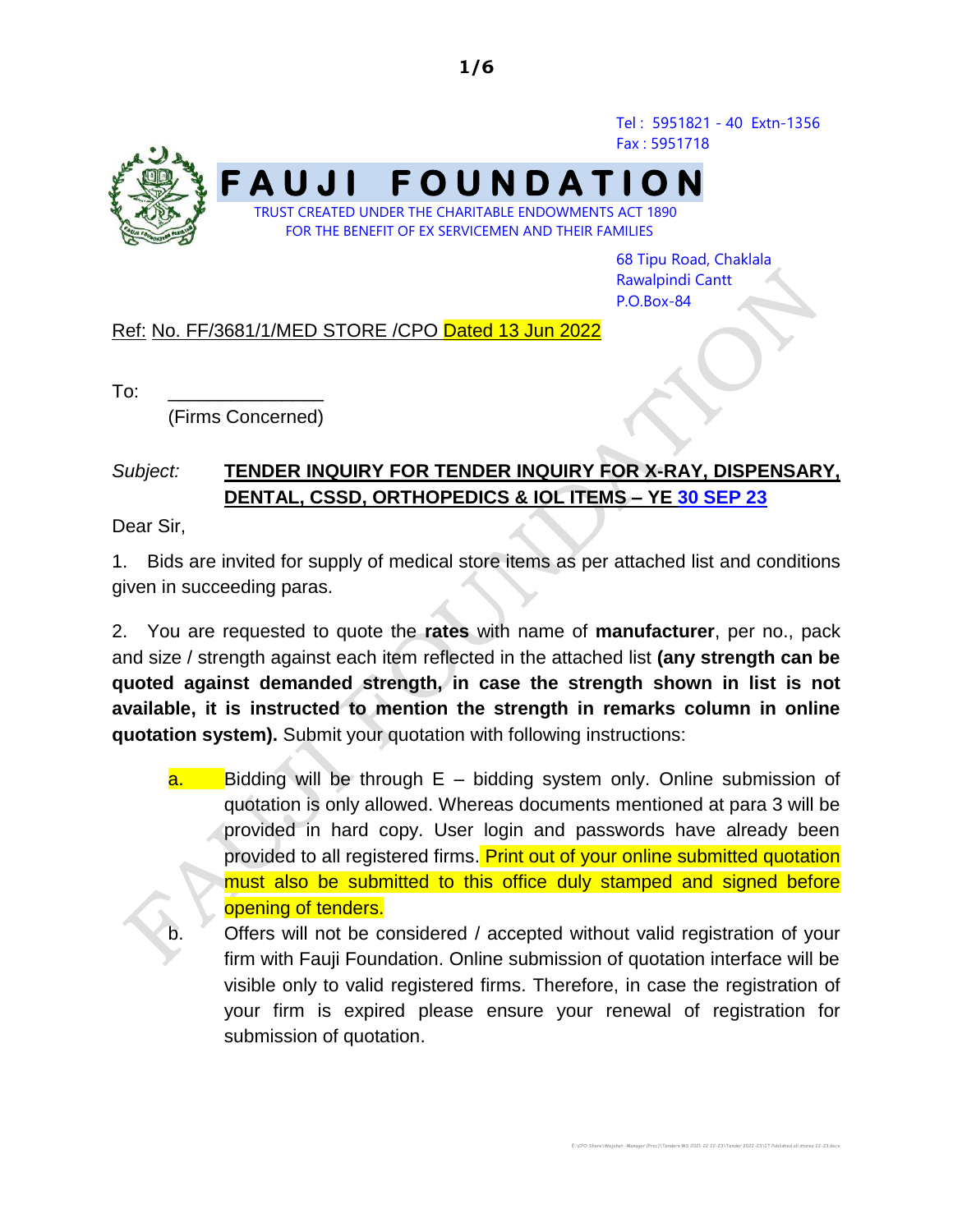- d. After submission of quoted rates, various suppliers represent their cases for upward increase of their rates due to mistakes in their quoted rates. Such requests for increase in the rates will not be entertained, being post tender offer.
- e. The quotation must be submitted online up to **1100 hours on 30 Jun 2022** and will be opened by competent authority at **1130 hours on same day**.
- 3. Following documents must be **provided in hard copy**:
	- a. Price List of Medical store items issued by Ministry of Health / Drug Regulatory Authority or other institution concerned.
	- b. Distribution Letter of Manufacturer (Distributors are also responsible to submit valid drug manufacturing licenses of the manufacturers whom they represent as distributor).
	- c. Manufacturer's latest valid ISO certificate.
	- d. Manufacturer's IMS (International ranking) in case of imported medical store items.
	- e. In case of quoting **Orthopedics Items,** Manufacturer's latest valid **ISO certification and ASTM certification must be provided.**

E:\CPO Share\Wajahat -Manager (Proc)\Tenders MS 2021-22 22-23\Tender 2022-23\IT Published all stores 22-23.docx

4. **Rates will be quoted on free delivery including packing, marking, transportation and allied charges at under mentioned FF hospitals / CMSC / RMSCs and Fauji Fertilizer Company (FFC) FFH Hazrat Bilal Trust Hospital Goth Machi : -**

- **a. CMSC and FFH Rawalpindi**
- **b. RMSC and FFH Peshawar**
- **c. RMSC and FFH Lahore**
- **d. RMSC and SOMH Karachi**
- **e. FFH Jhelum**
- **f. FFH Kallar Kahar**
- **g. FFH Faisalabad**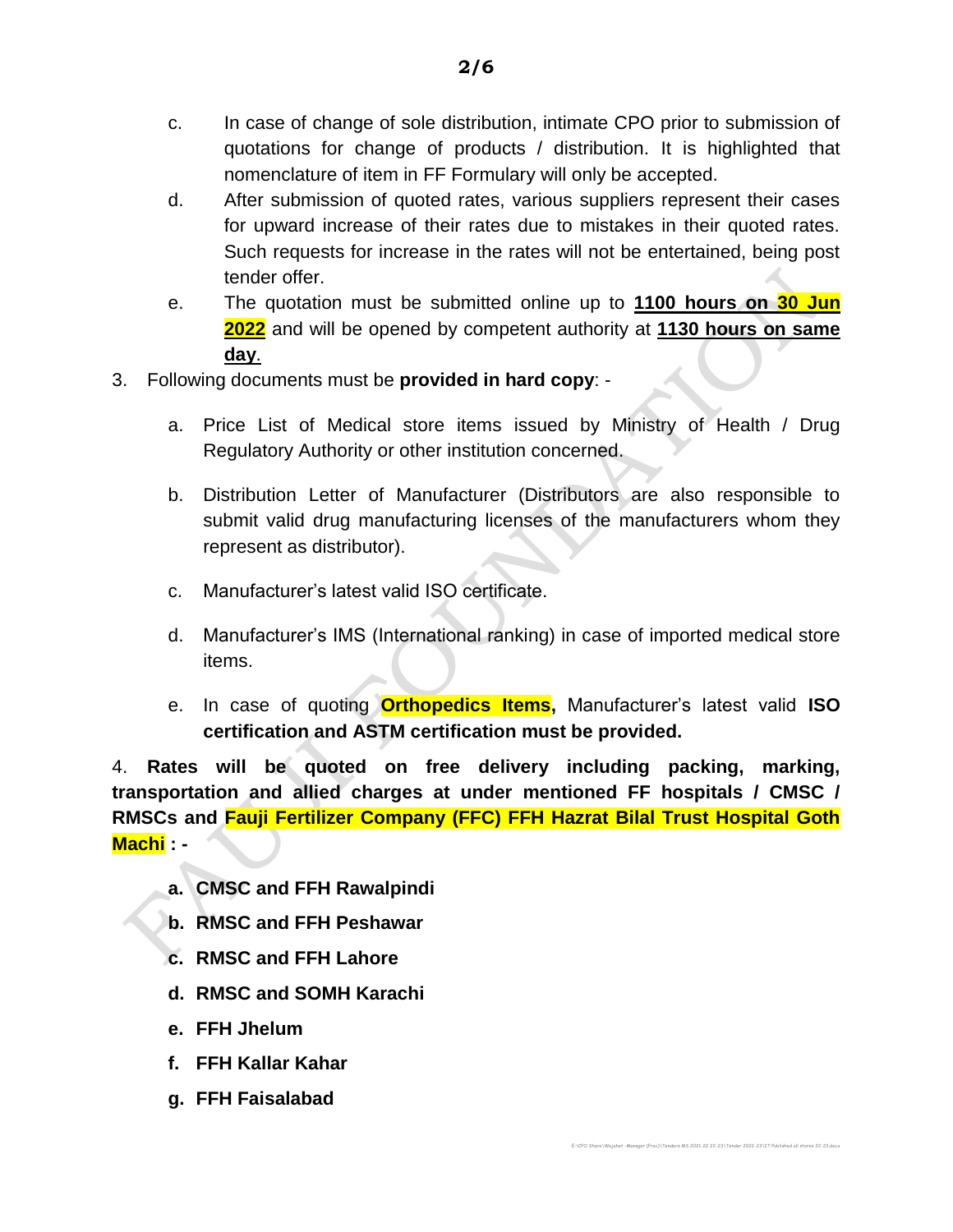### **h. RMSC and FFH Multan**

# **i. FFH Hazrat Bilal Trust Hospital, Goth Machi (Near Rahim Yar Khan) (For FFC Projects)**

6**.** It may be noted that this is only an invitation to tender and entails no commitment to you. We (Central Procurement Organization of Fauji Foundation Head Office) also reserve the right to accept or reject any or all offers without assigning any reason.

7. Offer must remain valid for acceptance of rates from **01 OCT 2022 to 30 SEP 2023**. Tender once submitted cannot be withdrawn.

**8. Firms / Suppliers are to deliver the yearly required items to hospitals (FFH Rwp, FFH Peshawar, FFH Lahore, SOMH (FF) Karachi, FFH Jehlum, FFH Kallar Kahar, FFH Faisalabad) and in four / six equal installments and all other medical projects including FFH Hazrat Bilal Trust Hospital Goth Machi (For FFC Projects) in two / four equal installments. Besides, requirement of various items is reflected in the list on "As required" basis. Orders of such items will be delivered accordingly to Hospitals / Projects when these are actually required by them. At the end of financial year or when deemed appropriate, quantities not obtained by the projects against POs issued on "As required" basis will be cancelled.**

9. The final inspection/acceptance will be at the project's premises and their verdict will be final. The supplier will be responsible to arrange removal of the rejected stores at its own cost.

10. CPO reserve the right to increase / decrease the quantity ordered at any time throughout the year or cancel the order altogether without any payment to your firm by Fauji Foundation.

11. Delivery schedule is to be followed strictly. In case of any departure from the laid down delivery schedule, acceptance/rejection/risk purchase/imposition of LD will be the Project's option. After expiry of delivery schedule, 2% Liquidated Damages will be imposed for delay of first 10 days and 3% LD charges will be imposed for delay of next 05 days. After 15 days purchase will be carried out on your risk & cost from next higher bidder/local market, supplier will not object and challenge the above mentioned LD charges and rates of risk purchase made by Fauji Foundation. Extra cost spent, will be received from firm.

**12. If delivery period is not followed as per schedule, punitive action will be taken against the defaulting firm. Therefore, quoting firms must take into**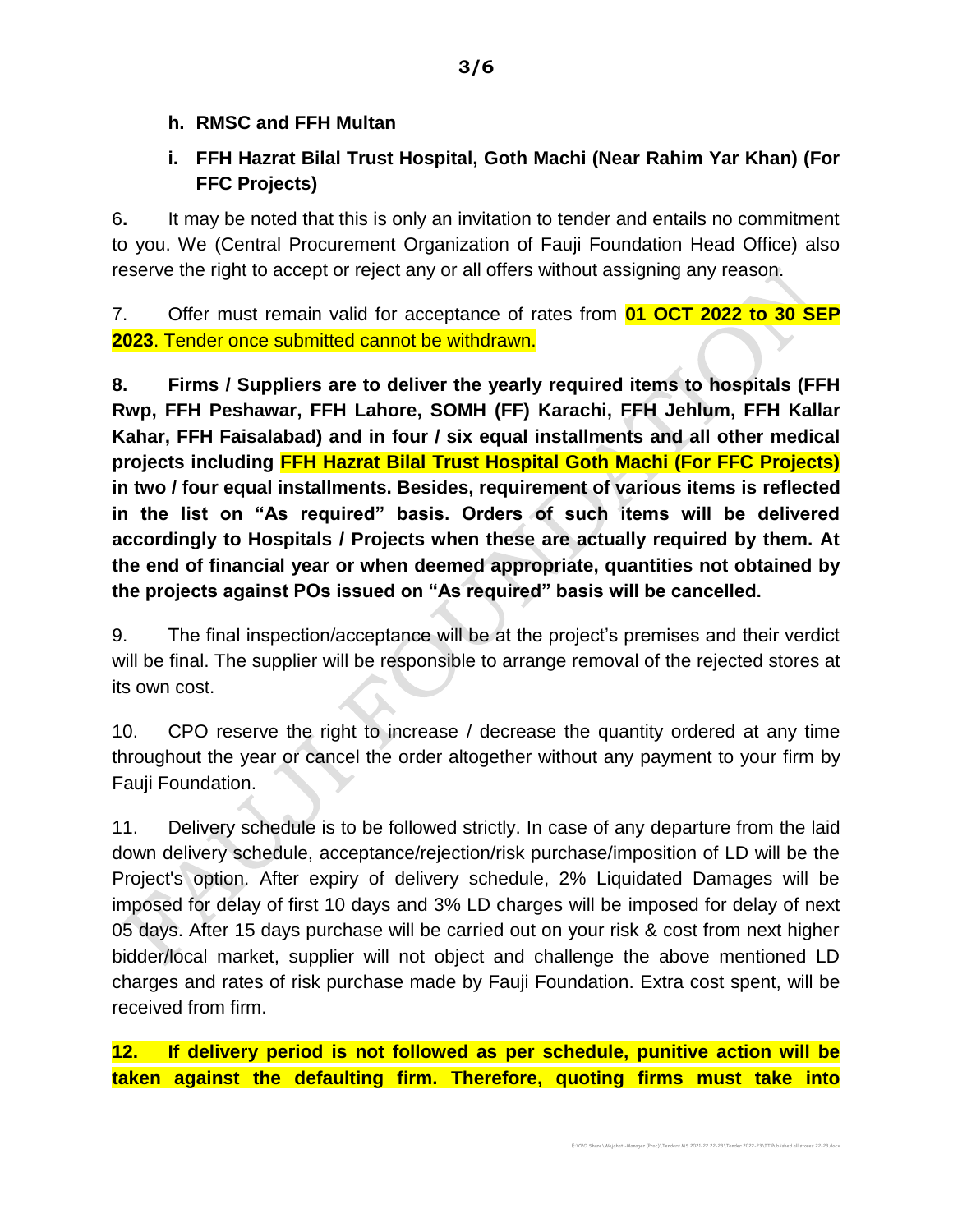**consideration that they shell quote, only if they are sure to deliver the required supplies in time.**

13. Four copies of invoices of each project will be prepared separately and submitted along with the installment at the time of delivery.

**14. Firms / Suppliers while submitting bills / invoices for payment against deliveries are to provide following information in their invoices:**

- **a. Date of manufacturing**
- **b. Date of expiry**
- **c. Batch No.**
- **d. The installment number being provided as 1st, 2nd, 3rd , 4 th, 5th and 6th including partial supplies or as on required basis (where applicable).**

**15. Firms / Suppliers have to ensure that institutional rates (IP) i.e. less than trade price (TP) are quoted as Fauji Foundation is a welfare trust working for the beneficiaries of retired personals, families of Shuhadaas and expects that maximum discount is given while quoting rates. Manufacturers / Distributors to quote best possible rates. Rates quoted by up to 3 LOWEST BIDDERS will be considered for rationalization and placement of purchase orders.**

**16. In FF formulary / list, one particular manufacturer might be reflected against various medical store items. However, the participants must study the whole tender list carefully and ensure to quote the medical store items pertaining to their product included in the formulary.** 

**17. Once the rates are quoted for the period, then the firms / supplier / distributor is bound to supply the stores of respective manufacturer and change of distributor during the course of current period (i.e. 01 OCT 2022 to 30 SEP 2023) WILL NOT BE ACCEPTED.**

**18. The remaining Life of medical store items at the time of supply should be more than 75% of the total life of item. Any medical store items that expires during storage without use is to be lifted back by the respective firms/ supplier and replaced with the same quantity having maximum remaining life. Otherwise, recovery would be done through running / pending bills.**

**19. Give detailed reasons for "not quoting" the rates of items/products of your firm which have already been approved and included in FF Formulary. Detailed reasons must be mentioned against each NOT QUOTED item on your separate Letter Head Pad of manufacturer in hard copy for deletion from FF Formulary.**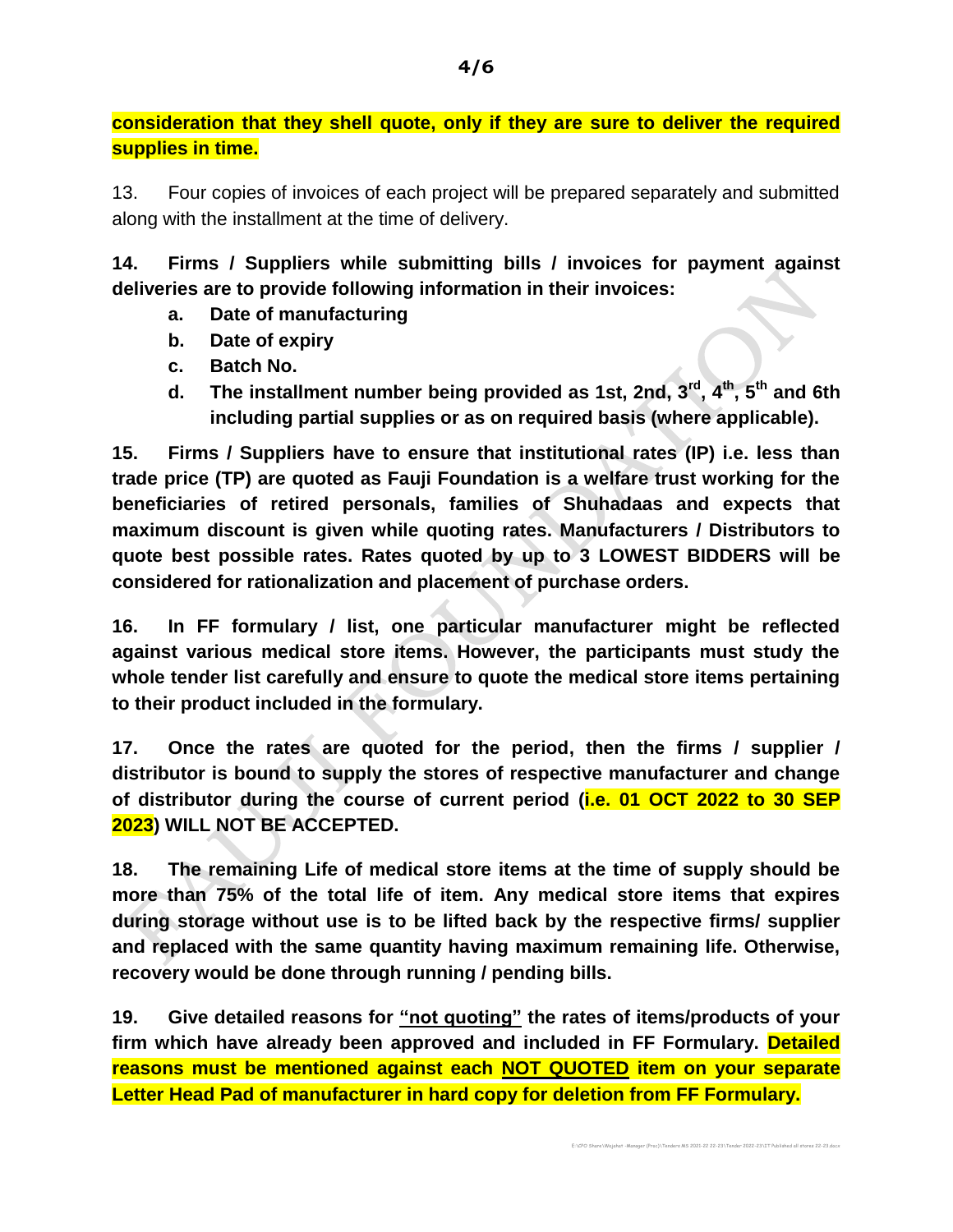**20. It has been decided that medical store items supplied by the firms / suppliers will be tested at random for checking the potency of the items supplied at NIH Islamabad / Armed Forces Medical Store Lab, Lahore and testing fee (at actual) will be borne by the firms / supplier as and when required. In case of any violation of tender condition, contracted obligations, any fault of firm regarding provision of fake item, quality and non-supply of medical store items etc., following punitive measures will be taken against the firm / supplier: -**

- **a. Removal / cancellation of firm's registration.**
- **b. Black listing of the firm.**
- **c. Confiscation of security money held with this organization.**
- **d. Stoppage of all type of payments to the firm.**
- **e. Ministry of Health Pakistan will be contacted to declare the firm black listed apart from all military installations.**

21. **Any breach of trust, if found, the purchase order will be cancelled. Exorbitant rates, if found, at any stage of purchase order "even if payment is made" the purchase order will be cancelled and firm will return / reimburse the over drawn amount.**

### 22. **Withholding tax & Sales tax on goods and services:**

- a. **Pursuant to amendment in first schedule of income tax ordinance 2001 wef 01 July 2015, the firms are required to submit copy of acknowledgement slip of tax return filed for the latest tax year, to ascertain whether your firm is "filer or non filer" of tax return. In case, a firm wins the contract, at the time of claiming the payments against deliveries, a copy of above slip is to be attached with the bills/invoices to determine that the firm is a tax return "filer". If this copy is not attached, the firms are to be considered as "non filer" and tax will be deducted accordingly by the paying authorities.**
- b. **Please note that as per requirements the "filer" status / Acknowledgement slip of return filed would also be cross reconciled with web portal of FBR.**

c. **In case Sales Tax is imposed on supply of goods by your firm, Govt verified document showing detail of each item on which sales tax has been imposed should also be attached with financial quotation in hard**